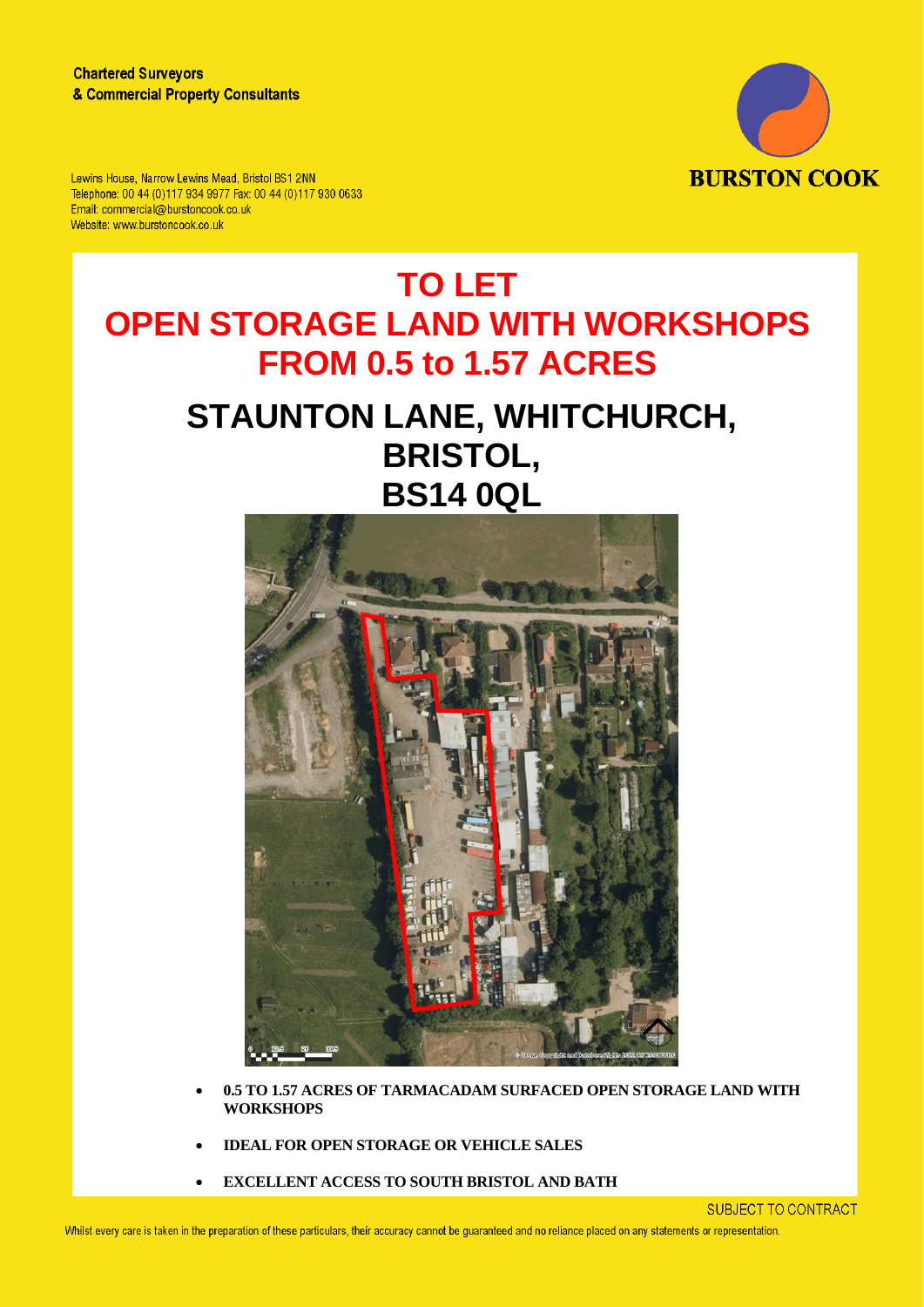# **LOCATION**

The site is situated in The property is located on Staunton Lane on the Eastern Edge of Whitchurch Village, which is approximately 5 miles south of Bristol City Centre and 13 miles West of Bath. There is direct access to Bristol via the A47 and Bristol Temple Meads is 4 miles away.

## **DESCRIPTION**

The site is laid to tarmacadam and provides open storage. There are two workshop and office buildings in the middle of the site, which are of steel portal frame and blockwork.

One of the buildings benefits from a vehicle inspection pit, two roller shutter doors and has recently been externally clad in timber.

On the Southern boundary of the site there is a vehicle washdown area.

# **SITE AREA**

The site consists of the following areas:

Site Area: **1.57 acres**

Workshops: **7,050 sq ft (655 sq m)**

## **PLANNING**

The property benefits from existing planning permission for use of land as a transport yard and use of workshop building for ancillary vehicle repairs and maintenance.

We would recommend that interested parties make their own investigations with Bath and North East Somerset Council Planning department.

# **QUOTING TERMS**

The quoting rent for the whole site is £120,000 per annum. We will consider offers for smaller areas of open storage.

# **LEGAL COSTS**

Each party to be responsible for their own legal costs incurred in respect of this transaction.

### **VAT**

All prices and rents quoted are exclusive of VAT if applicable.

### **VIEWING AND FURTHER INFORMATION**

Strictly by appointment with the joint agents: -

**Control of Asbestos at Work Regulations 2002**

Burston Cook FAO: Charlie Kershaw MRICS/ Holly Boulton BSc Hons Email[: charlie@burstoncook.co.uk](mailto:charlie@burstoncook.co.uk) Tel: 0117 934 9977

**SUBJECT TO CONTRACT FEBRUARY 2022**

Under the Control of Asbestos at Work Regulations 2002 (CAW Regulations), the owner or tenant of the property, and any one else who has control over it and/or responsibility for maintaining or repairing it, may be under statutory obligation to detect and manage any asbestos or asbestos related compounds contained within the property. Failure to comply with the<br>CAW Regulations is an offence and cou

The detection of asbestos and asbestos related compounds is beyond the scope of Burston Cook expertise and accordingly: -<br>(1) Burston Cook makes no representation as to the presence or otherwise of any asbestos or asbestos

(2) Burston Cook strongly recommends that prospective purchasers obtain advice from specialist environmental constants if they have any concerns about asbestos and asbestos related issues.